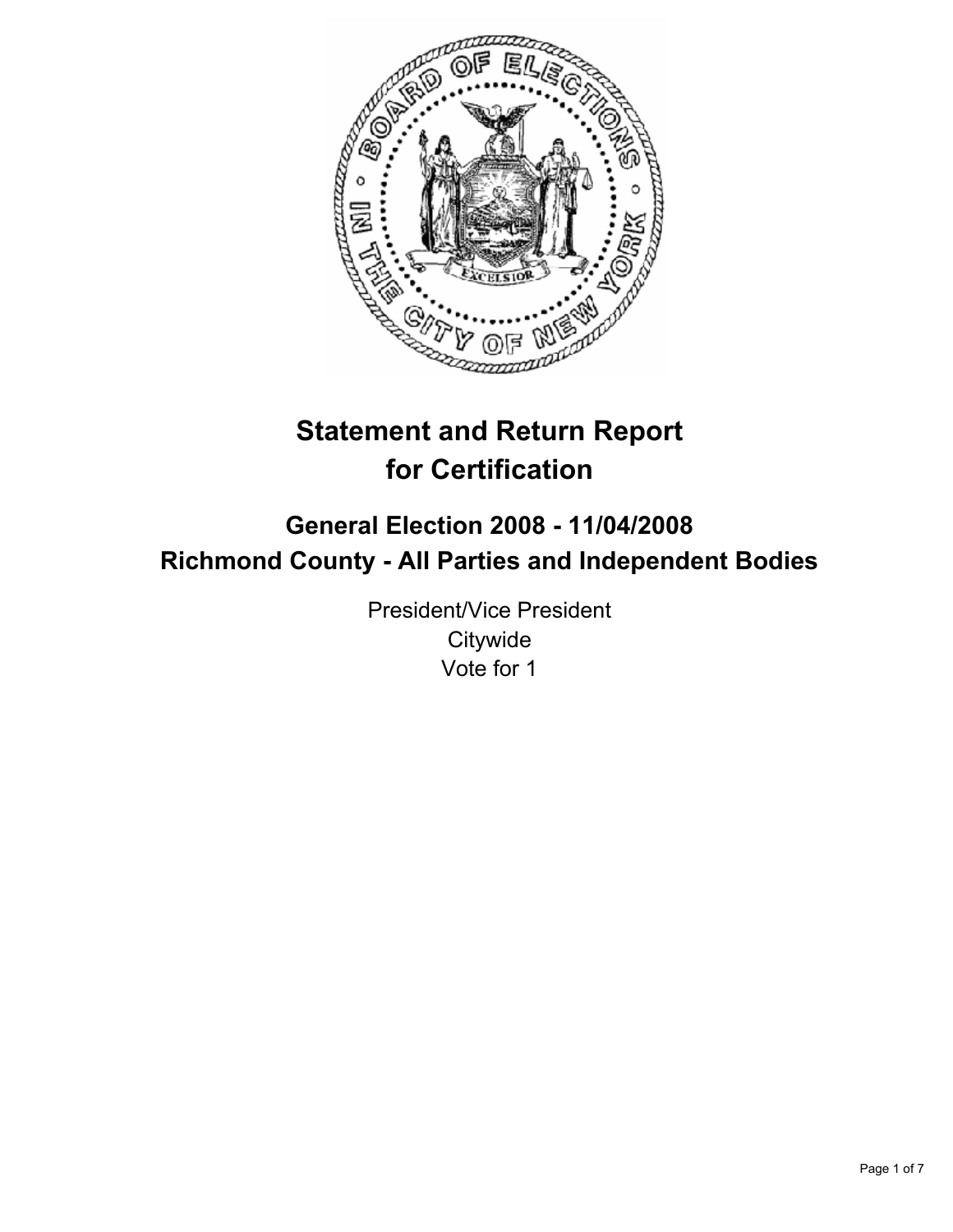

| <b>PUBLIC COUNTER</b>                                    | 27,212 |
|----------------------------------------------------------|--------|
| <b>EMERGENCY</b>                                         | 24     |
| <b>ABSENTEE/MILITARY</b>                                 | 1,060  |
| <b>FEDERAL</b>                                           | 71     |
| <b>SPECIAL PRESIDENTIAL</b>                              | 2      |
| <b>AFFIDAVIT</b>                                         | 762    |
| <b>Total Ballots</b>                                     | 29,131 |
| BARACK OBAMA / JOE BIDEN (DEMOCRATIC)                    | 11,386 |
| JOHN MCCAIN / SARAH PALIN (REPUBLICAN)                   | 15,108 |
| JOHN MCCAIN / SARAH PALIN (INDEPENDENCE)                 | 736    |
| JOHN MCCAIN / SARAH PALIN (CONSERVATIVE)                 | 864    |
| BARACK OBAMA / JOE BIDEN (WORKING FAMILIES)              | 458    |
| ROGER CALERO / ALYSON KENNEDY (SOCIALIST WORKERS)        | 9      |
| GLORIA LA RIVA / EUGENE PURYEAR (SOCIALISM & LIBERATION) | 3      |
| CYNTHIA MCKINNEY / ROSA CLEMENTE (GREEN)                 | 38     |
| BOB BARR / WAYNE A ROOT (LIBERTARIAN)                    | 56     |
| RALPH NADER / MATT GONZALEZ (POPULIST)                   | 115    |
| CHUCK BALDWIN (OFFICIAL WRITE-IN)                        | 1      |
| BILL RICHARDSON (WRITE-IN)                               | 1      |
| HILLARY CLINTON (WRITE-IN)                               | 5      |
| RON PAUL (WRITE-IN)                                      | 3      |
| <b>Total Votes</b>                                       | 28,783 |
| Unrecorded                                               | 348    |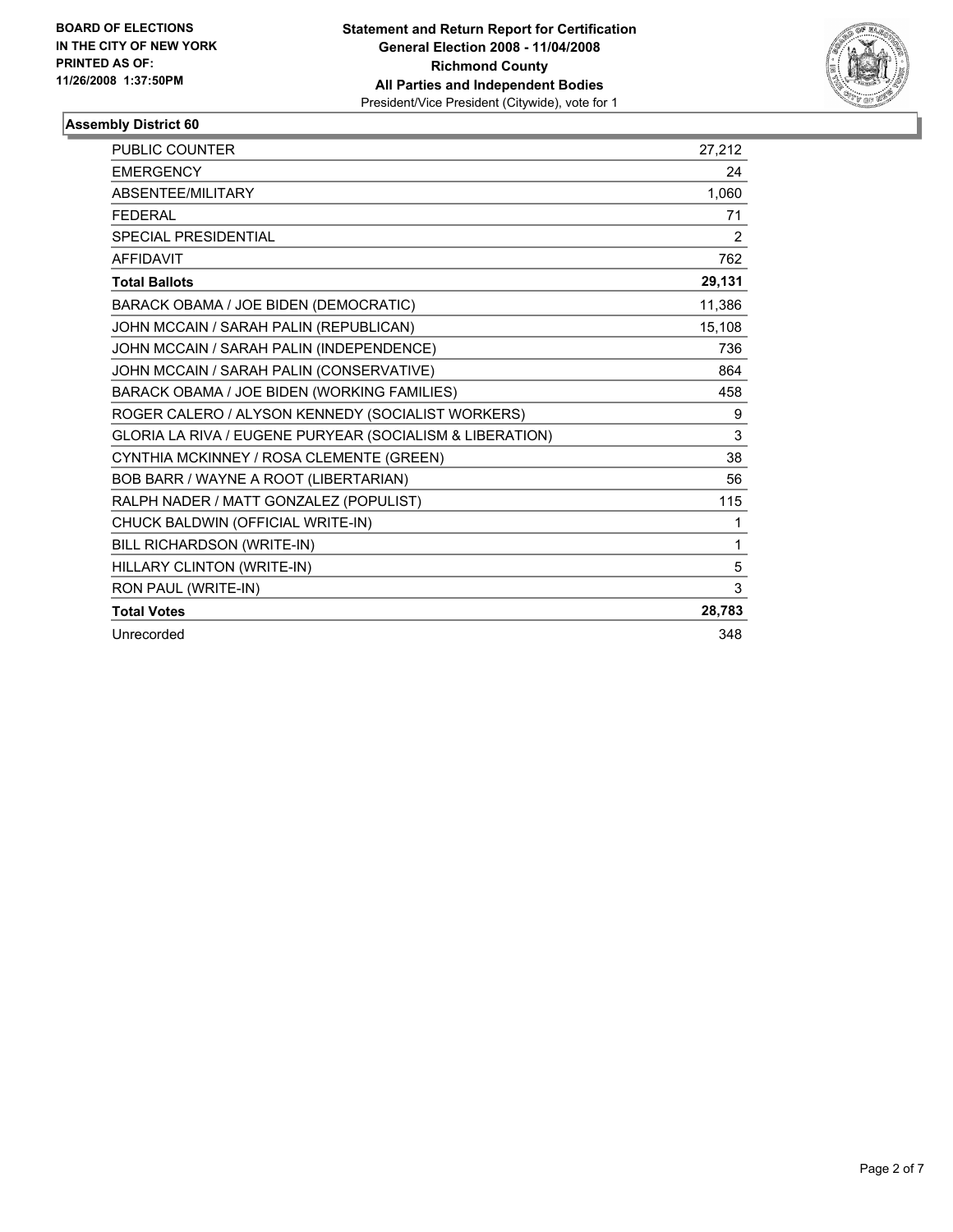

| PUBLIC COUNTER                                           | 41,229 |
|----------------------------------------------------------|--------|
| <b>EMERGENCY</b>                                         | 124    |
| ABSENTEE/MILITARY                                        | 1,488  |
| <b>FEDERAL</b>                                           | 139    |
| <b>SPECIAL PRESIDENTIAL</b>                              | 3      |
| <b>AFFIDAVIT</b>                                         | 1,549  |
| <b>Total Ballots</b>                                     | 44,532 |
| BARACK OBAMA / JOE BIDEN (DEMOCRATIC)                    | 28,541 |
| JOHN MCCAIN / SARAH PALIN (REPUBLICAN)                   | 12,561 |
| JOHN MCCAIN / SARAH PALIN (INDEPENDENCE)                 | 762    |
| JOHN MCCAIN / SARAH PALIN (CONSERVATIVE)                 | 924    |
| BARACK OBAMA / JOE BIDEN (WORKING FAMILIES)              | 1,073  |
| ROGER CALERO / ALYSON KENNEDY (SOCIALIST WORKERS)        | 12     |
| GLORIA LA RIVA / EUGENE PURYEAR (SOCIALISM & LIBERATION) | 8      |
| CYNTHIA MCKINNEY / ROSA CLEMENTE (GREEN)                 | 69     |
| BOB BARR / WAYNE A ROOT (LIBERTARIAN)                    | 58     |
| RALPH NADER / MATT GONZALEZ (POPULIST)                   | 176    |
| BRIAN MOORE (OFFICIAL WRITE-IN)                          | 1      |
| ALAN KEYES (WRITE-IN)                                    | 1      |
| ANDREW OLSEN (WRITE-IN)                                  | 2      |
| BERNIE SANDERS (WRITE-IN)                                | 1      |
| <b>DENNIS KUSINICH (WRITE-IN)</b>                        | 1      |
| DR TOMAS DROLESKEY (WRITE-IN)                            | 1      |
| EDWARD CULLEN (WRITE-IN)                                 | 1      |
| HELEN FRADOL (WRITE-IN)                                  | 1      |
| HILLARY CLINTON (WRITE-IN)                               | 10     |
| HILLARY CLINTON/JOE BIDEN (WRITE-IN)                     | 1      |
| JAMSHAD WYNE (WRITE-IN)                                  | 3      |
| <b>JESUS CHRIST (WRITE-IN)</b>                           | 1      |
| JOE SCHRINER (WRITE-IN)                                  | 1      |
| MILES MCPHERSON (WRITE-IN)                               | 1      |
| MITT ROMNEY/SARAH PALIN (WRITE-IN)                       | 1      |
| PAUL LITTLE ROD (WRITE-IN)                               | 1      |
| RON PAUL (WRITE-IN)                                      | 12     |
| RON PAUL / DENNIS KUCINICH (WRITE-IN)                    | 1      |
| RON PAUL / JESSE VENTURA (WRITE-IN)                      | 1      |
| STEVEN COLBERT (WRITE-IN)                                | 1      |
| TOM TANCREDO (WRITE-IN)                                  | 1      |
| TOM WEISS (WRITE-IN)                                     | 1      |
| <b>Total Votes</b>                                       | 44,229 |
| Unrecorded                                               | 303    |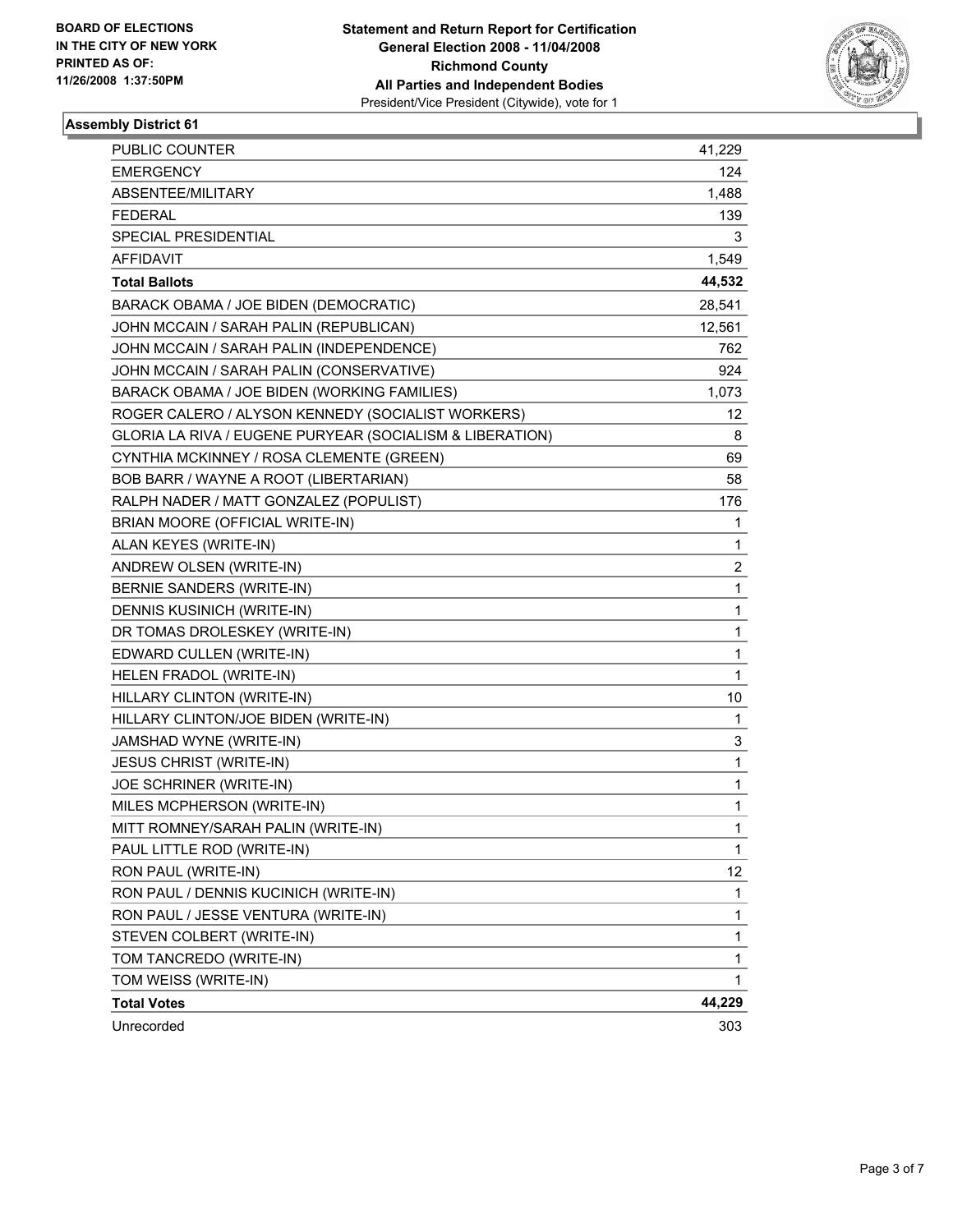

| PUBLIC COUNTER                                           | 47,527         |
|----------------------------------------------------------|----------------|
| <b>EMERGENCY</b>                                         | 7              |
| ABSENTEE/MILITARY                                        | 1,618          |
| <b>FEDERAL</b>                                           | 94             |
| <b>SPECIAL PRESIDENTIAL</b>                              | 0              |
| <b>AFFIDAVIT</b>                                         | 1,081          |
| <b>Total Ballots</b>                                     | 50,327         |
| BARACK OBAMA / JOE BIDEN (DEMOCRATIC)                    | 15,528         |
| JOHN MCCAIN / SARAH PALIN (REPUBLICAN)                   | 30,657         |
| JOHN MCCAIN / SARAH PALIN (INDEPENDENCE)                 | 1,263          |
| JOHN MCCAIN / SARAH PALIN (CONSERVATIVE)                 | 1.670          |
| BARACK OBAMA / JOE BIDEN (WORKING FAMILIES)              | 569            |
| ROGER CALERO / ALYSON KENNEDY (SOCIALIST WORKERS)        | 15             |
| GLORIA LA RIVA / EUGENE PURYEAR (SOCIALISM & LIBERATION) | 10             |
| CYNTHIA MCKINNEY / ROSA CLEMENTE (GREEN)                 | 46             |
| BOB BARR / WAYNE A ROOT (LIBERTARIAN)                    | 61             |
| RALPH NADER / MATT GONZALEZ (POPULIST)                   | 169            |
| CHUCK BALDWIN (OFFICIAL WRITE-IN)                        | 4              |
| AL GORE (WRITE-IN)                                       | $\overline{2}$ |
| HILLARY CLINTON (WRITE-IN)                               | 7              |
| HILLARY CLINTON / AL GORE (WRITE-IN)                     | $\mathbf{1}$   |
| JAMSHAD WYNE (WRITE-IN)                                  | $\overline{2}$ |
| MALLET BOY (WRITE-IN)                                    | $\mathbf{1}$   |
| PAT LYNCH (WRITE-IN)                                     | $\overline{2}$ |
| RON PAUL (WRITE-IN)                                      | 12             |
| <b>Total Votes</b>                                       | 50,019         |
| Unrecorded                                               | 308            |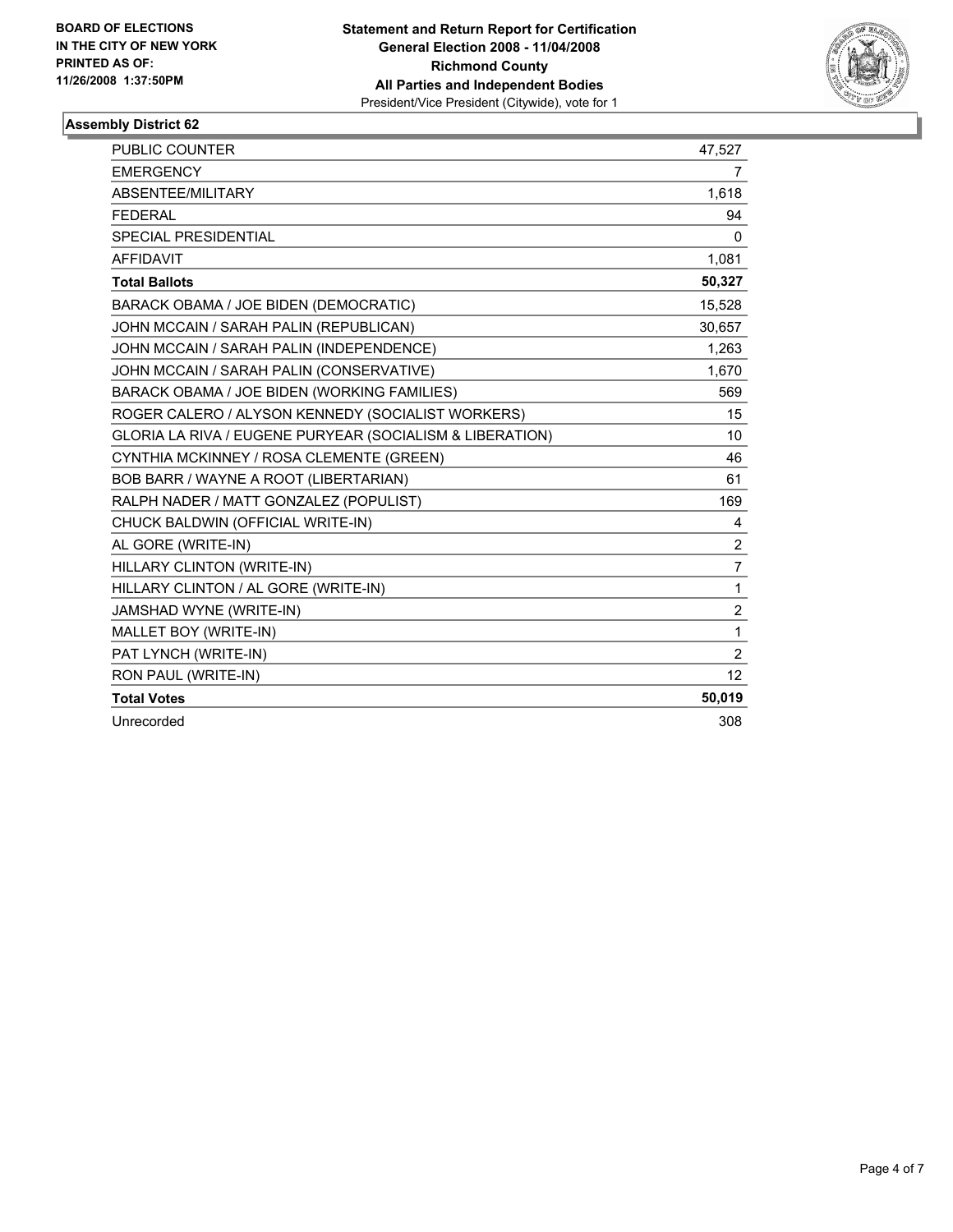

| PUBLIC COUNTER                                           | 40,902                  |
|----------------------------------------------------------|-------------------------|
| <b>EMERGENCY</b>                                         | 321                     |
| ABSENTEE/MILITARY                                        | 1,500                   |
| <b>FEDERAL</b>                                           | 174                     |
| <b>SPECIAL PRESIDENTIAL</b>                              | 1                       |
| <b>AFFIDAVIT</b>                                         | 1,169                   |
| <b>Total Ballots</b>                                     | 44,067                  |
| BARACK OBAMA / JOE BIDEN (DEMOCRATIC)                    | 21,103                  |
| JOHN MCCAIN / SARAH PALIN (REPUBLICAN)                   | 19,651                  |
| JOHN MCCAIN / SARAH PALIN (INDEPENDENCE)                 | 862                     |
| JOHN MCCAIN / SARAH PALIN (CONSERVATIVE)                 | 1,004                   |
| BARACK OBAMA / JOE BIDEN (WORKING FAMILIES)              | 653                     |
| ROGER CALERO / ALYSON KENNEDY (SOCIALIST WORKERS)        | 13                      |
| GLORIA LA RIVA / EUGENE PURYEAR (SOCIALISM & LIBERATION) | 3                       |
| CYNTHIA MCKINNEY / ROSA CLEMENTE (GREEN)                 | 57                      |
| BOB BARR / WAYNE A ROOT (LIBERTARIAN)                    | 42                      |
| RALPH NADER / MATT GONZALEZ (POPULIST)                   | 138                     |
| CHUCK BALDWIN / THOMAS REISE (WRITE-IN)                  | 1                       |
| CHUCK BALDWIN/DARRELL CASTLE (WRITE-IN)                  | 1                       |
| DAN BANANNO (WRITE-IN)                                   | 1                       |
| GOD (WRITE-IN)                                           | 1                       |
| HILLARY CLINTON (WRITE-IN)                               | 7                       |
| HILLARY CLINTON/JOE BIDEN (WRITE-IN)                     | 1                       |
| JOHN DOE / JOHN SMITH (WRITE-IN)                         | 1                       |
| JOSHUA P CENTER (WRITE-IN)                               | 1                       |
| MICKEY MOUSE (WRITE-IN)                                  | 1                       |
| RON PAUL (WRITE-IN)                                      | $\overline{\mathbf{c}}$ |
| RON PAUL / BARACK OBAMA (WRITE-IN)                       | 1                       |
| RON PAUL/CHUCK BALDWIN (WRITE-IN)                        | 1                       |
| TOM JONES (WRITE-IN)                                     | $\overline{2}$          |
| <b>Total Votes</b>                                       | 43,547                  |
| Unrecorded                                               | 520                     |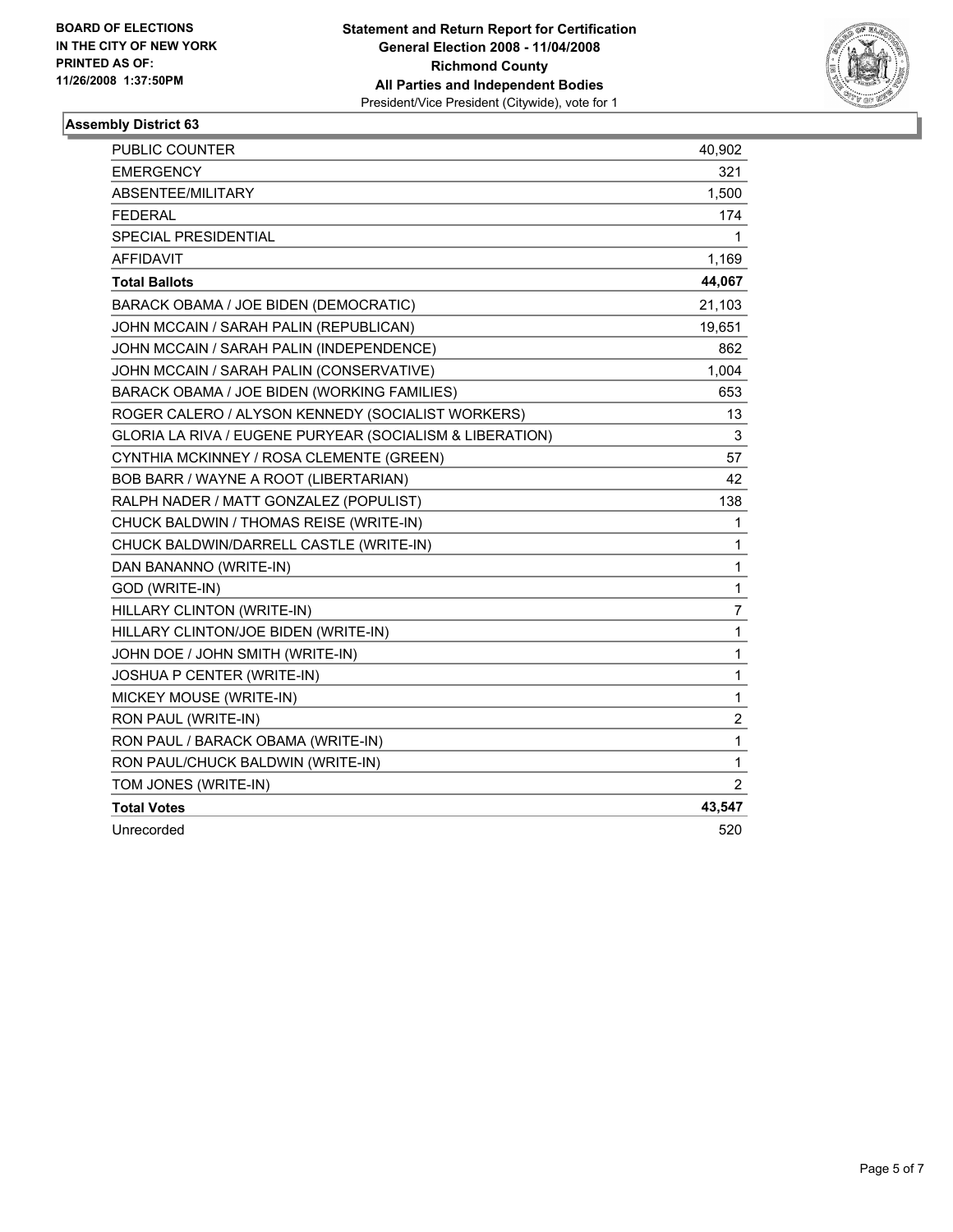

### **Total for President/Vice President (Citywide) - Richmond County**

| <b>PUBLIC COUNTER</b>                                    | 156,870                 |
|----------------------------------------------------------|-------------------------|
| <b>EMERGENCY</b>                                         | 476                     |
| ABSENTEE/MILITARY                                        | 5,666                   |
| <b>FEDERAL</b>                                           | 478                     |
| SPECIAL PRESIDENTIAL                                     | 6                       |
| <b>AFFIDAVIT</b>                                         | 4,561                   |
| <b>Total Ballots</b>                                     | 168,057                 |
| BARACK OBAMA / JOE BIDEN (DEMOCRATIC)                    | 76,558                  |
| JOHN MCCAIN / SARAH PALIN (REPUBLICAN)                   | 77,977                  |
| JOHN MCCAIN / SARAH PALIN (INDEPENDENCE)                 | 3,623                   |
| JOHN MCCAIN / SARAH PALIN (CONSERVATIVE)                 | 4,462                   |
| BARACK OBAMA / JOE BIDEN (WORKING FAMILIES)              | 2,753                   |
| ROGER CALERO / ALYSON KENNEDY (SOCIALIST WORKERS)        | 49                      |
| GLORIA LA RIVA / EUGENE PURYEAR (SOCIALISM & LIBERATION) | 24                      |
| CYNTHIA MCKINNEY / ROSA CLEMENTE (GREEN)                 | 210                     |
| BOB BARR / WAYNE A ROOT (LIBERTARIAN)                    | 217                     |
| RALPH NADER / MATT GONZALEZ (POPULIST)                   | 598                     |
| BRIAN MOORE (OFFICIAL WRITE-IN)                          | 1                       |
| CHUCK BALDWIN (OFFICIAL WRITE-IN)                        | 5                       |
| AL GORE (WRITE-IN)                                       | $\overline{c}$          |
| ALAN KEYES (WRITE-IN)                                    | 1                       |
| ANDREW OLSEN (WRITE-IN)                                  | $\boldsymbol{2}$        |
| <b>BERNIE SANDERS (WRITE-IN)</b>                         | 1                       |
| BILL RICHARDSON (WRITE-IN)                               | 1                       |
| CHUCK BALDWIN / THOMAS REISE (WRITE-IN)                  | 1                       |
| CHUCK BALDWIN/DARRELL CASTLE (WRITE-IN)                  | 1                       |
| DAN BANANNO (WRITE-IN)                                   | 1                       |
| <b>DENNIS KUSINICH (WRITE-IN)</b>                        | 1                       |
| DR TOMAS DROLESKEY (WRITE-IN)                            | 1                       |
| EDWARD CULLEN (WRITE-IN)                                 | 1                       |
| GOD (WRITE-IN)                                           | 1                       |
| HELEN FRADOL (WRITE-IN)                                  | 1                       |
| HILLARY CLINTON (WRITE-IN)                               | 29                      |
| HILLARY CLINTON / AL GORE (WRITE-IN)                     | 1                       |
| HILLARY CLINTON/JOE BIDEN (WRITE-IN)                     | 2                       |
| JAMSHAD WYNE (WRITE-IN)                                  | 5                       |
| <b>JESUS CHRIST (WRITE-IN)</b>                           | 1                       |
| JOE SCHRINER (WRITE-IN)                                  | 1                       |
| JOHN DOE / JOHN SMITH (WRITE-IN)                         | 1                       |
| JOSHUA P CENTER (WRITE-IN)                               | 1                       |
| MALLET BOY (WRITE-IN)                                    | 1                       |
| MICKEY MOUSE (WRITE-IN)                                  | 1                       |
| MILES MCPHERSON (WRITE-IN)                               | 1                       |
| MITT ROMNEY/SARAH PALIN (WRITE-IN)                       | $\mathbf{1}$            |
| PAT LYNCH (WRITE-IN)                                     | $\overline{\mathbf{c}}$ |
| PAUL LITTLE ROD (WRITE-IN)                               | 1                       |